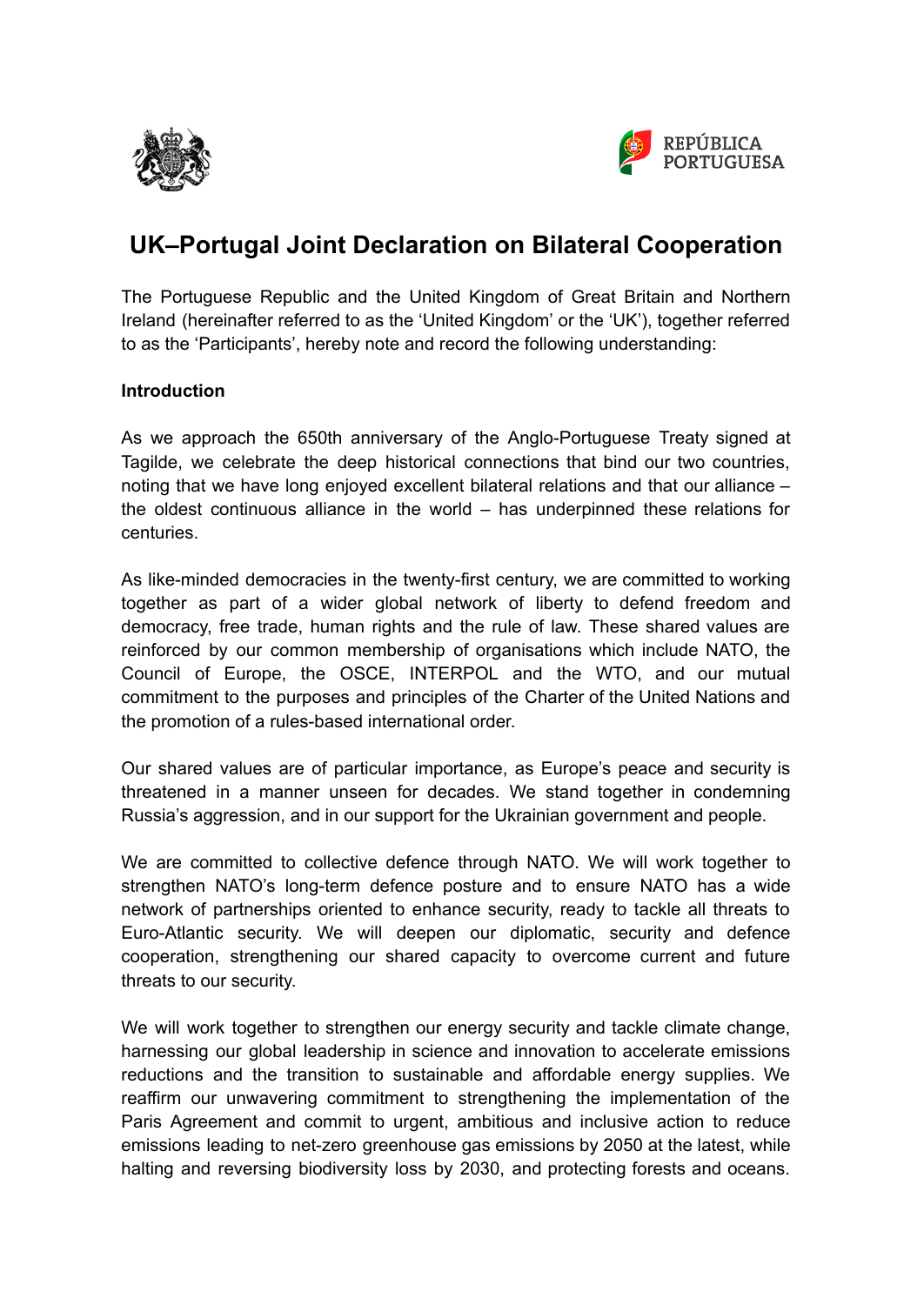We will explore opportunities for research collaboration, promote mobility, exchange and cooperation in sectors including education and science, and establish a policy dialogue on research culture.

We recognise our shared interests in collaborating to address these and other urgent global challenges, such as the need for freer and fairer trade; increased resilience and diversification of global supply chains; the reduction of inequalities; and the promotion of inclusive growth, with a view to building back better after the pandemic, both in our own countries and around the world.

We also highlight the strong connections between the people of our two countries: first and foremost, through our sizeable diaspora communities, but also encompassing joint research projects, higher education links, business connections and significant tourism flows. The exchange of people and ideas sits at the core of our partnership and is to be celebrated and supported.

In light of our historic ties of friendship and cooperation, based on shared values and exhibited in the strength of our political, economic, defence and cultural relations, we look ahead to a close, shared future relationship supported by this Joint Declaration. This Declaration will guide and enhance our bilateral partnership and strengthen our international cooperation. Furthermore, our cooperation is consistent with, and also benefits from, the EU-UK framework and both sides see the positive development of that relationship as supportive of our bilateral efforts.

This partnership and collaboration includes, but is not limited to, the following areas:

# 1. **Foreign Policy, Cooperation and Development**

- a) Strengthen bilateral dialogue on foreign policy, cooperation and development priorities, including:
	- i. Strengthening peace and security in Europe and the European Neighbourhood, including continued coordination in our support for Ukraine and action against Russian aggression;
	- ii. Strengthening resilience against other malign or hostile actors;
	- iii. Supporting our partners to reduce their dependence on states that do not share our values and promoting partnerships that stand up for democracy;
	- iv. Working with other relevant partners towards broad based and inclusive cooperation in the Indo-Pacific to reinforce the rules-based international order, address global challenges, and promote a sustainable economic recovery; and
	- v. Supporting economic growth and development in Africa through promoting peace, security, stability and open societies.
- b) Reinforce the cooperation in multilateral fora to uphold and reinforce the rules-based international order, democracy, the rule of law, human rights, and shared values.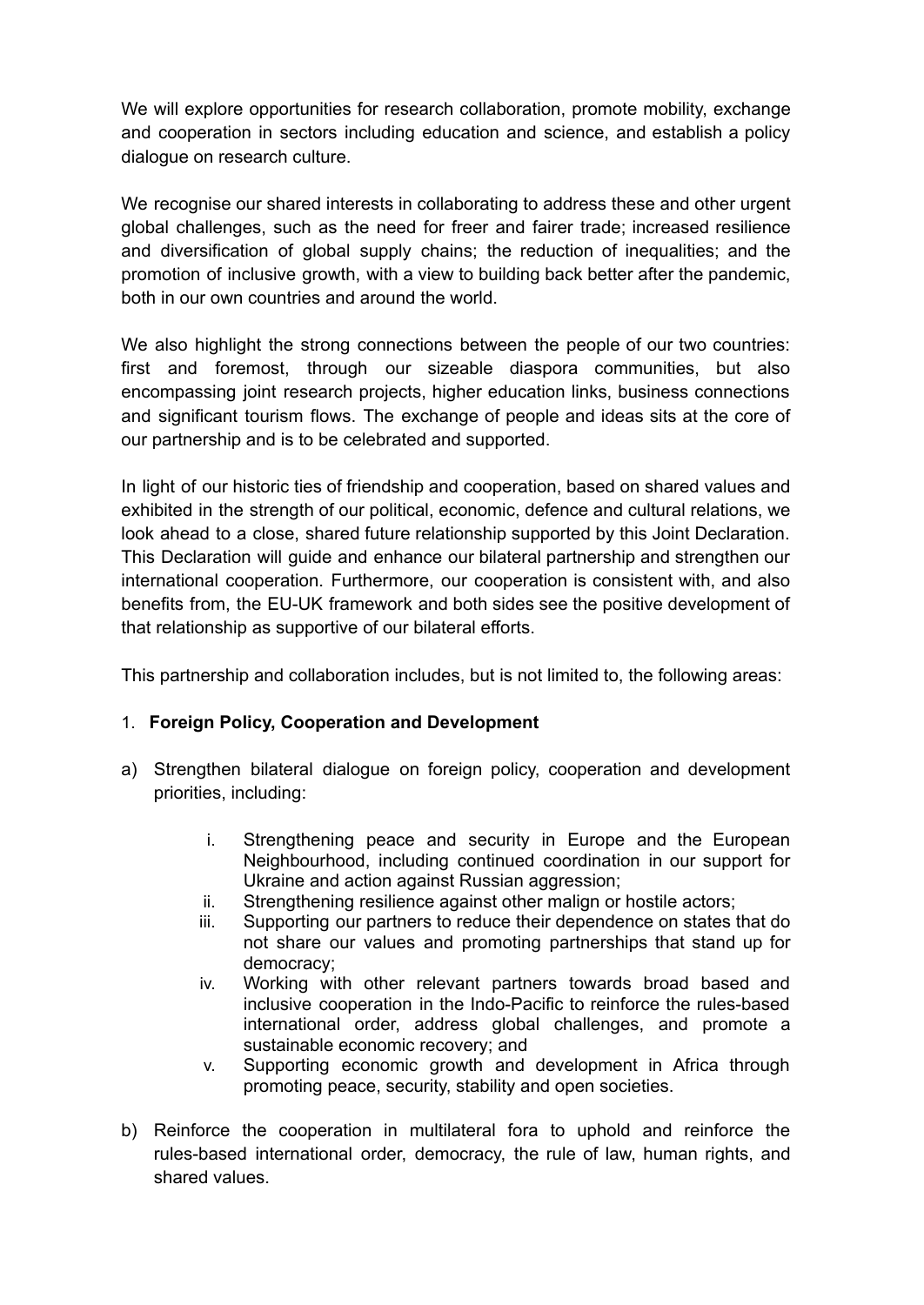- c) Encourage joint working between the Ministry of Foreign Affairs' Diplomatic Institute and the Foreign, Commonwealth and Development Office´s International Academy, including through joint diplomats training.
- d) Promote development policy exchange and donor coordination on shared thematic or country priorities.
- e) Work together as role models and advocates for strong climate and environmental action by promoting ocean conservation and protection, halting biodiversity loss, deforestation and land degradation, and continuing our global leadership towards net zero emissions.
- f) Identify further opportunities to work together to promote diversity and inclusion, with particular focus on girls' education, LGBT+ rights, and preventing and condemning the use of sexual violence in conflict.

# 2. **Defence, Security, Law Enforcement and Criminal Justice Cooperation**

- a) Deepen defence cooperation by concluding the negotiations and signing a new bilateral defence agreement.
- b) Enhance cooperation, as NATO Allies, on defence and security issues such as cyber, resilience and preparedness, emerging and disruptive technologies, and hybrid threats.
- c) Explore opportunities for cooperation, including through joint exercises, regional groupings and initiatives, military personnel exchange, and on matters of shared concern such as Atlantic and maritime security and conflict areas.
- d) Exchange views on State Threats and other hostile and malign actors, to develop a shared understanding of the security environment, including cyber.
- e) Strengthen cooperation in specialist fields of serious and organised crime such as drug trafficking, terrorism and cyber-crime. Maximise opportunities for the exchange of experience and best practice, including through exploring cooperation/training protocols between the Portuguese Special Police Unit (UEP) and its British counterparts.
- f) Explore opportunities for strengthening cooperation in law enforcement and criminal justice, to complement ongoing cooperation via the EU-UK Trade and Cooperation Agreement, including both criminal and non-criminal information exchange.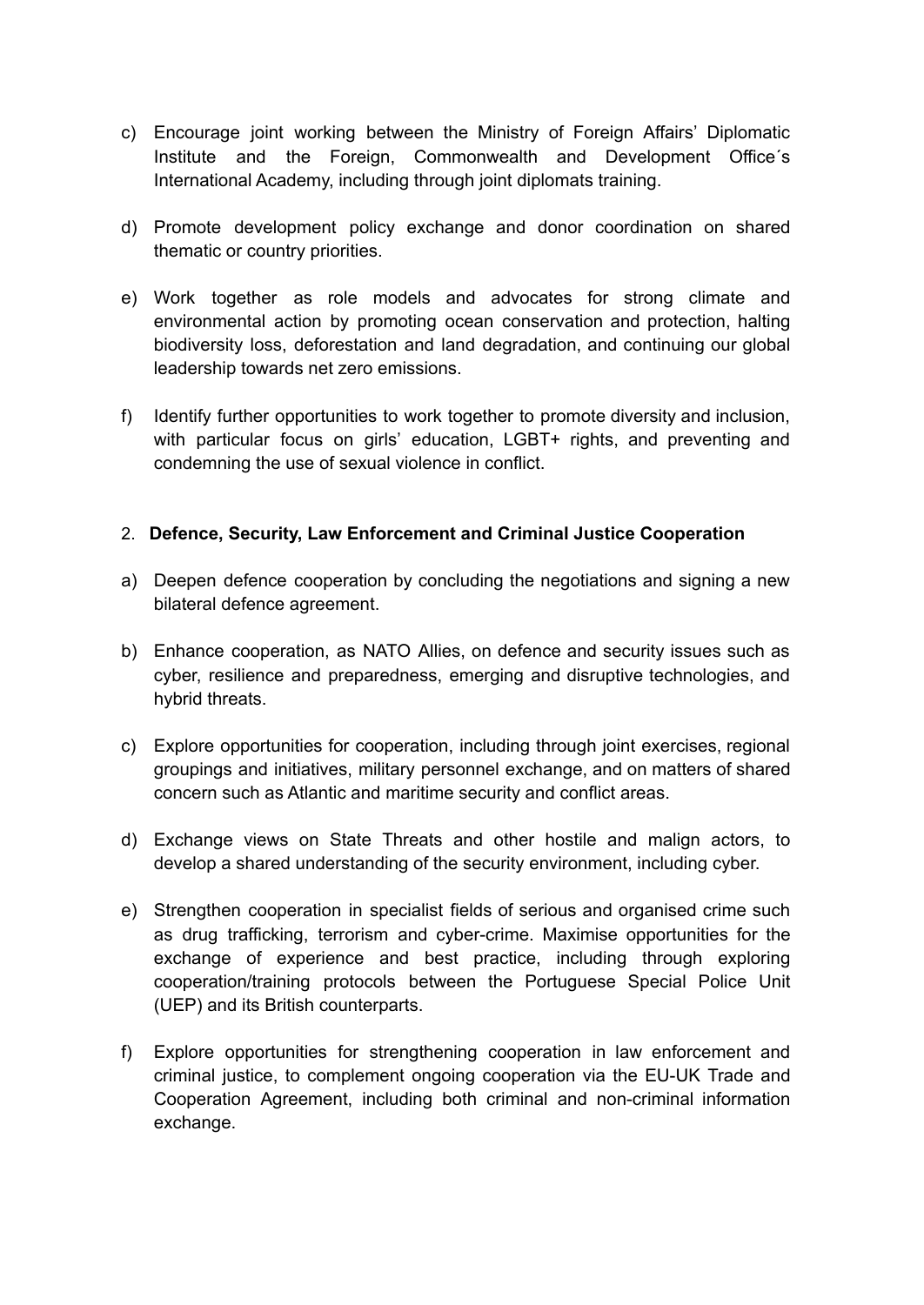g) Explore bilateral instruments/agreements on national security and sharing of information on immigration, weapons, ammunition, and explosives, and potential opportunities for cooperative projects in the field of defence.

# 3. **Trade, Investment, Supply Chains and Jobs**

- a) Identify trade and investment opportunities and share policy expertise on priority sectors, including clean growth, renewable energy, green finance, digital economy and technology.
- b) Exchange information on bilateral trade flows and investment, as well as existing barriers.
- c) Establish a closer working level relationship between Agência para o Investimento e Comércio Externo de Portugal (AICEP) and the Department for International Trade (DIT), to promote the best possible business conditions for British and Portuguese economic agents.
- d) Support enhanced engagement between non-Government actors such as business confederations, chambers of commerce and relevant sector-specific business associations.
- e) Work together to promote our economic security and that of our partners, including joint efforts to bolster energy security and promote resilient and diversified supply chains for critical goods and materials.
- f) Work towards finalising a new Double Taxation Agreement.

# 4. **Science, Innovation, Technology and Research**

- a) Facilitate engagement between Portuguese and British research institutions and the wider science and innovation community to tackle shared global challenges, collaborating across themes including: Emerging Technologies, Climate and Ocean, Renewable Energies, Life Sciences and Global Health (namely healthy ageing, cancer research, and health emergency preparedness and response) and Space (including traffic management).
- b) Explore opportunities for collaboration through multilateral projects or joint applications to research and innovation programmes, including at the European level.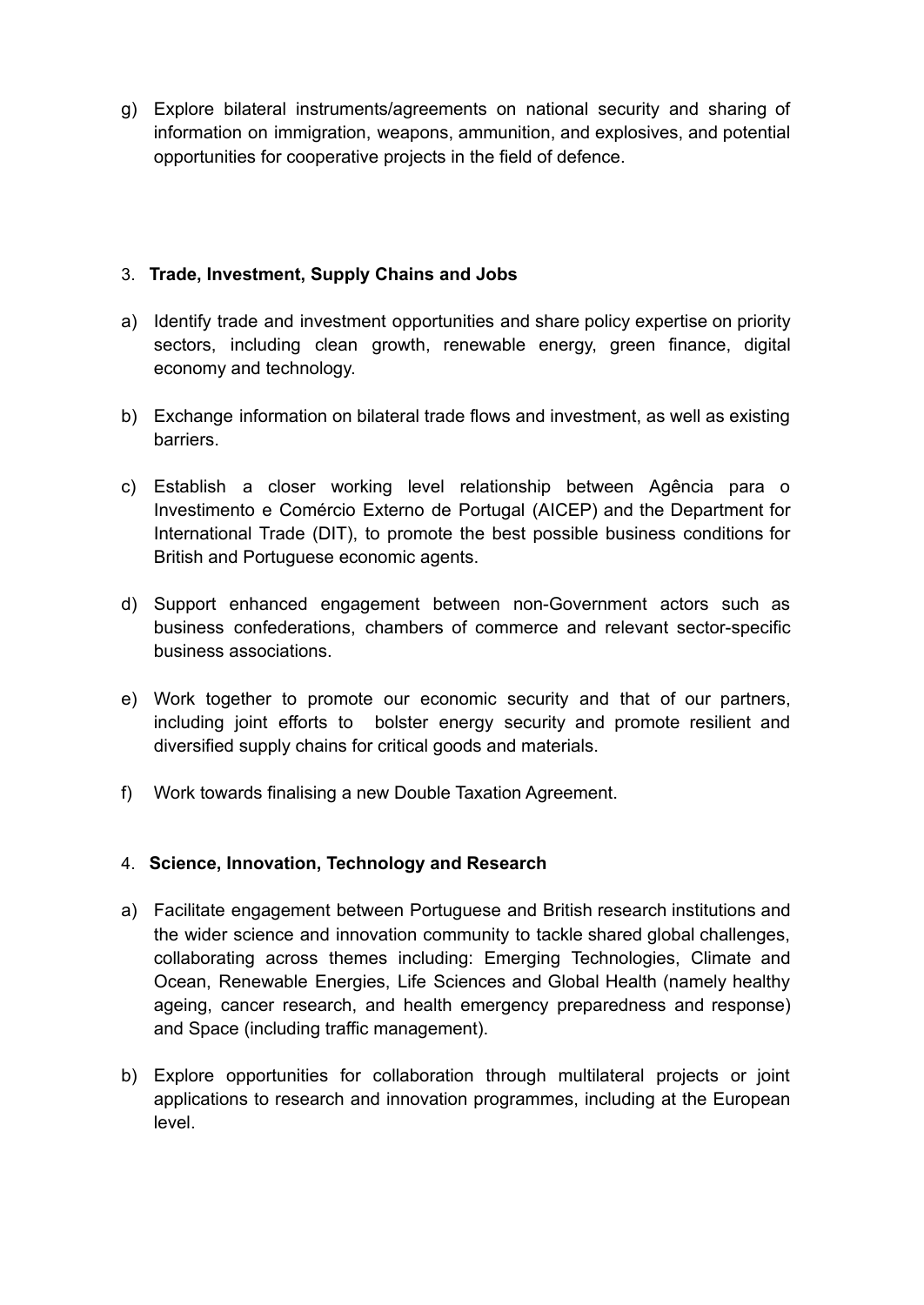- c) Explore opportunities to work bilaterally and multilaterally to bring together Atlantic countries to pool research, share data and advance the Sustainable Development agenda through the AIR Centre and similar organisations.
- d) Establish a policy dialogue on research culture, to share best practice and promote collaborations on ethics in emerging technologies, science advice for policymaking and science diplomacy.
- e) Position science as a driver of growth and jobs, through co-operation on the translation of research into the market and the pursuit of commercial objectives.

# 5. **People-to-people Links**

- a) Encourage closer educational and vocational training cooperation between the UK and Portugal, for example by exploring how we can apply best practice to raise standards in the UK and Portugal in policy areas of mutual interest such as recognition of professional qualifications, in compliance with the EU-UK Trade and Cooperation Agreement.
- b) Promote international mobility, exchange and cooperation in the education (including in secondary, further, and higher education between students, teachers, trainees and trainers), science, cultural and creative sectors.
- c) Support and promote bilingual education, recognising the British Council's continued role in the development of the state school bilingual programme in Portugal, and the mission of the Camões, I.P. in promoting language and cultural cooperation in the UK.
- d) Ensure regular bilateral contact on culture and tourism.

# **Governance Arrangements**

The Foreign Secretary of the United Kingdom and the Minister for Foreign Affairs of the Portuguese Republic will have overarching responsibility for this Declaration. They will establish an annual dialogue to review progress, propose new initiatives and consider possibilities for further dialogue and cooperation.

The Portuguese Ambassador to the UK and Her Majesty's Ambassador to Portugal alongside representatives of the respective Foreign Ministries will lead on the implementation of this agreement, convening officials as appropriate, and reporting progress to ministers.

At the request of either Participant, this Declaration may be reviewed or modified by mutual consent. Any such modification will be done in writing and would come into effect on a date to be decided by mutual consent.